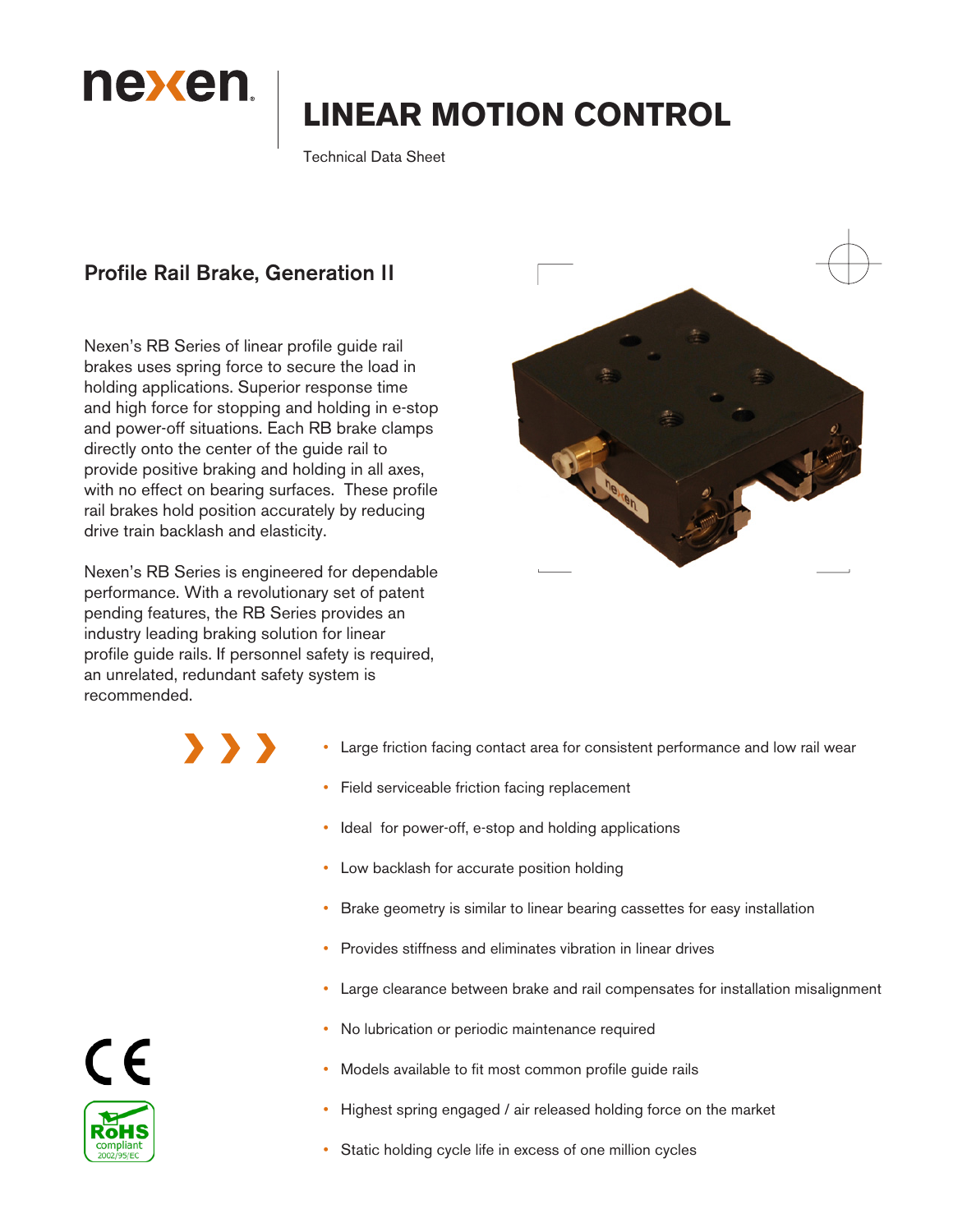### Rail Brake Cutaway



 **Springs**

# Rail Brake Product Numbers by Rail Type

## **Specifications**

| Rail/Carriage<br>Manufacturer | <b>Rail Type</b>   | <b>RB15</b>      | <b>RB20</b>      | <b>RB25</b>      | <b>RB30</b>      | <b>RB35</b>      | <b>RB45</b>      |
|-------------------------------|--------------------|------------------|------------------|------------------|------------------|------------------|------------------|
| <b>FESTO</b>                  | <b>FESTO</b>       | N/A <sup>3</sup> | N/A <sup>3</sup> | N/A <sup>3</sup> | N/A <sup>3</sup> | N/A <sup>3</sup> | N/A <sup>3</sup> |
| Hiwin<br>HGR <sup>1</sup>     |                    | 9681794          | 968178           | 968161           | 968107           | 968174 968181    |                  |
|                               | <b>LWH</b>         | 968132           | 968127           | 968158           | 968115           | 968171           | 968184           |
| <b>IKO</b>                    | <b>LRX</b>         | 968134           | 968129           | 968160           | 968116           | 968173           | 968182           |
|                               | <b>LWE</b>         | 968133           | 968128           | 968159           | 968117           | 968172           | 968183           |
|                               | <b>KUSE</b>        | N/A              |                  | 968148 968154    | 968118 968167    |                  | 968194           |
| <b>INA</b>                    | <b>KUVE</b>        | N/A              | 968143           | 968155           | 968108           | 968168           | 968195           |
| <b>NOOK</b>                   | NΗ                 | N/A <sup>3</sup> | N/A <sup>3</sup> | N/A <sup>3</sup> | N/A <sup>3</sup> | 968198           | N/A <sup>3</sup> |
|                               | LS                 | 968138           | 968144           | 968156           | 968119           | 968169           | N/A <sup>3</sup> |
| <b>NSK</b>                    | LН                 | 968131           | 968125           | 968157           | 968120           | 968170           | 968185           |
| Rockford                      | <b>RPG</b>         | 968217           | 968218           | 968112           | 968220<br>968219 |                  | 968221           |
| <b>SBG</b>                    | N/A                | N/A <sup>3</sup> | N/A <sup>3</sup> | N/A <sup>3</sup> | N/A <sup>3</sup> | N/A <sup>3</sup> | N/A <sup>3</sup> |
| Schneeberger                  | MR                 | N/A              | $N/A^3$          | 968162           | $N/A^3$          | N/A <sup>3</sup> | 968206           |
|                               | LLRHSA             | 968139           | 968146           | 968152           | 968105           | 968165           | $N/A^3$          |
| <b>SKF</b>                    | LLRHSLA            | 968139           | 968146           | 968153           | 968105           | 968165           | N/A <sup>3</sup> |
|                               | LLRHSSA            | 968139           | 968146           | 968153           | 968105           | 968165           | N/A <sup>3</sup> |
|                               | 1605               | 968139           | 968146 968152    |                  | 968105           | 968165 968187    |                  |
|                               | 1607               | 968139           | 968146           | 968152           | 968105           | 968165           | 968187           |
| <b>STAR</b>                   | 1645               | 968139           | 968146           | 968152           | 968105           | 968165           | 968187           |
|                               | 1647               | 968139           | 968146           | 968152           | 968105           | 968165           | 968187           |
|                               | 1805               | N/A              | N/A <sup>3</sup> | 968153           | N/A <sup>3</sup> | 968166           | 968197           |
|                               | 1807               | N/A              | N/A <sup>3</sup> | 968153           | N/A <sup>3</sup> |                  | 968166 968197    |
|                               | <b>HSR</b>         | 9681354          | 968145           | 968130           | 968102           | 968101           | 968193           |
|                               | <b>SHS</b>         | 9681414          | 968147           | 968150           | 968106           | 968163           | 968190           |
| <b>THK</b>                    | <b>SRG</b>         | 968136           | 968142           | 968126           | 968114           |                  | 968164 968192    |
|                               | $S_{\mathsf{R}^1}$ | 9681774          | 968180           | 968151           | 968113 968176    |                  | N/A <sup>3</sup> |

| <b>Model</b> | <b>Holding</b><br><b>Force</b><br>(minimum) | <b>Backlash at Full</b><br><b>Brake Force</b><br>(maximum) | <b>Release</b><br><b>Pressure</b><br>(minimum) | <b>Starting</b><br><b>Engagement</b><br>Time <sup>2</sup> | <b>Mass</b><br>(average)  |
|--------------|---------------------------------------------|------------------------------------------------------------|------------------------------------------------|-----------------------------------------------------------|---------------------------|
| <b>RB15</b>  | 500 N<br>$[112$ lbs]                        | Up to 0.10 mm<br>$[0.004]$ in]                             | 5.5 bar<br>$[80$ psi]                          | 0.049 sec.                                                | 0.41 Kg<br>$[0.904$ lbs   |
| <b>RB20</b>  | 800 N<br>$[180$ lbs]                        | Up to 0.13 mm<br>$[0.005$ in                               | 5.5 bar<br>$[80$ psi]                          | 0.044 sec.                                                | $0.62$ Kg<br>$[1.367$ lbs |
| <b>RB25</b>  | 1000 N<br>$[225$ $\text{ls}]$               | Up to 0.20 mm<br>[0.008 in]                                | 5.5 bar<br>$[80$ psi]                          | $0.050$ sec.                                              | 0.84 Kg<br>$[1.86$ lbs]   |
| <b>RB30</b>  | 1300 N<br>$[292$ $ bs]$                     | Up to .020 mm<br>$[0.008$ in]                              | 5.5 bar<br>$[80 \text{ psi}]$                  | 0.070 sec                                                 | 1.54 Kg<br>$[3.40$ lbs]   |
| <b>RB35</b>  | 1600 N<br>$[360$ $ bs]$                     | Up to 0.20 mm<br>$[0.008]$ in                              | 5.5 bar<br>$[80 \text{ psi}]$                  | 0.070 sec.                                                | 2.04 Kg<br>$[4.50$ lbs]   |
| <b>RB45</b>  | 2600 N<br>$[585$ $\vert$ bs]                | Up to 0.20 mm<br>$[0.008]$ in                              | 5.5 bar<br>$[80 \text{ psi}]$                  | 0.080 sec.                                                | 3.48 Kg<br>$[7.68$ lbs]   |

<sup>1</sup> Rail brake holding forces are 10% less than show above when used with THK, "SR" and Hiwin "HGR" rail types.

2 Average, full engagement time with up to 2 meters length of 4mm, polyurethene tube, and 1.4  $C_v$ , 24 volt directional control valve and no quick exhaust.

<sup>3</sup> Contact Nexen for Availability.

4 RB15 product numbers 968135, 968141, 968177 and 968179 have a holding force of 400 N [90 lbs].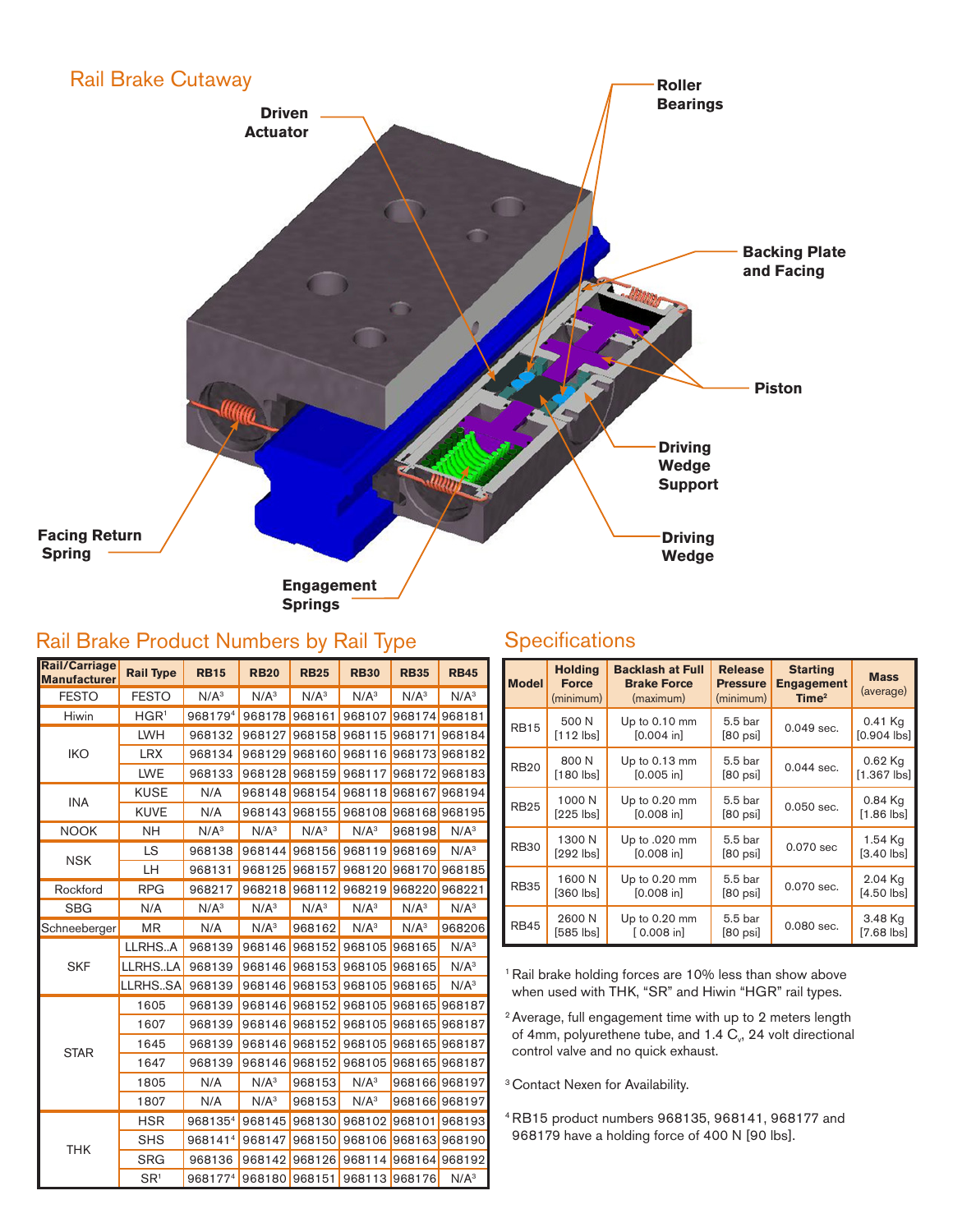





Disengagement Port 4 MM or 5/32 in Tube

| <b>Model</b>       | A                | B                  | $\mathbf c$      | D                  | øE              | F1                       | F <sub>2</sub>   | G                | н                          | J                  | $\mathbf K$       | L                  | <b>Threaded</b><br><b>Port</b> |
|--------------------|------------------|--------------------|------------------|--------------------|-----------------|--------------------------|------------------|------------------|----------------------------|--------------------|-------------------|--------------------|--------------------------------|
| <b>RB15B</b>       | 14.25<br>[0.561] | 26.00<br>$[1.024]$ | 20.50<br>[0.807] | 26.00<br>$[1.024]$ | 3.00<br>[0.118] | M5 x 0.8-6H              | 5.20<br>[0.210]  | 13.90<br>[0.550] | 21.00<br>$[0.827]$         | 54.50<br>$[2.146]$ | 67.00<br>[2.640]  | 41.00<br>[1.610]   | M5 x 0.8-6H                    |
| RB <sub>20</sub> B | 17.25<br>[0.679] | 30.00<br>[1.181]   | 23.50<br>[0.930] | 30.00<br>[1.181]   | 4.00<br>[0.157] | M6 x 1.00-6H             | 7.20<br>[0.280]  | 13.90<br>[0.550] | 25.50<br>[1.004]           | 64.50<br>$[2.539]$ | 77.00<br>[3.030]  | 45.00<br>[1.770]   | M5 x 0.8-6H                    |
| RB <sub>25</sub> B | 17.75<br>[0.699] | 34.00<br>$[1.339]$ | 25.50<br>[1.000] | 30.00<br>[1.181]   | 4.00<br>[0.157] | M8 x 1.25-6H             | 9.00<br>[0.340]  | 13.90<br>[0.550] | 30.00<br>$[1.181]$ [2.736] | 69.50              | 80.90<br>[3.190]  | 45.90<br>[1.810]   | M5 x 0.8-6H                    |
| RB30B              | 8.75<br>[0.344]  | 72.00<br>$[2.835]$ | 24.00<br>[0.940] | 52.00<br>[2.047]   | 6.00<br>[0.236] | M <sub>10</sub> x 1.5-6H | 9.00<br>[0.350]  | 13.90<br>[0.550] | 35.00<br>$[1.378]$         | 89.50<br>$[3.524]$ | 100.00<br>[3.937] | 48.00<br>[1.890]   | M6 x 1.0-6H                    |
| RB35B              | 8.75<br>[0.344]  | 82.00<br>$[3.228]$ | 22.00<br>[0.870] | 62.00<br>[2.441]   | 6.00<br>[0.236] | M10 x 1.5-6H             | 9.00<br>[0.350]  | 13.90<br>[0.550] | 40.00<br>[1.575]           | 99.50<br>[3.917]   | 106.00<br>[4.173] | 52.20<br>$[2.055]$ | M6 x 1.0-6H                    |
| RB45B              | 27.25<br>[1.073] | 65.00<br>$[2.559]$ | 28.50<br>[1.120] | 70.00<br>$[2.756]$ | 6.35<br>[0.250] | M12 x 1.75-6H            | 14.00<br>[0.550] | 13.90<br>[0.550] | 50.00<br>$[1.969]$         | 119.50<br>[4.705]  | 127.00<br>[5.000] | 63.20<br>$[2.49]$  | M6 x 1.0-6H                    |

\*Additional dimensions and tolerances are available in the drawings and CAD models on the product pages on Nexen's website.

# Typical Mounting Arrangement